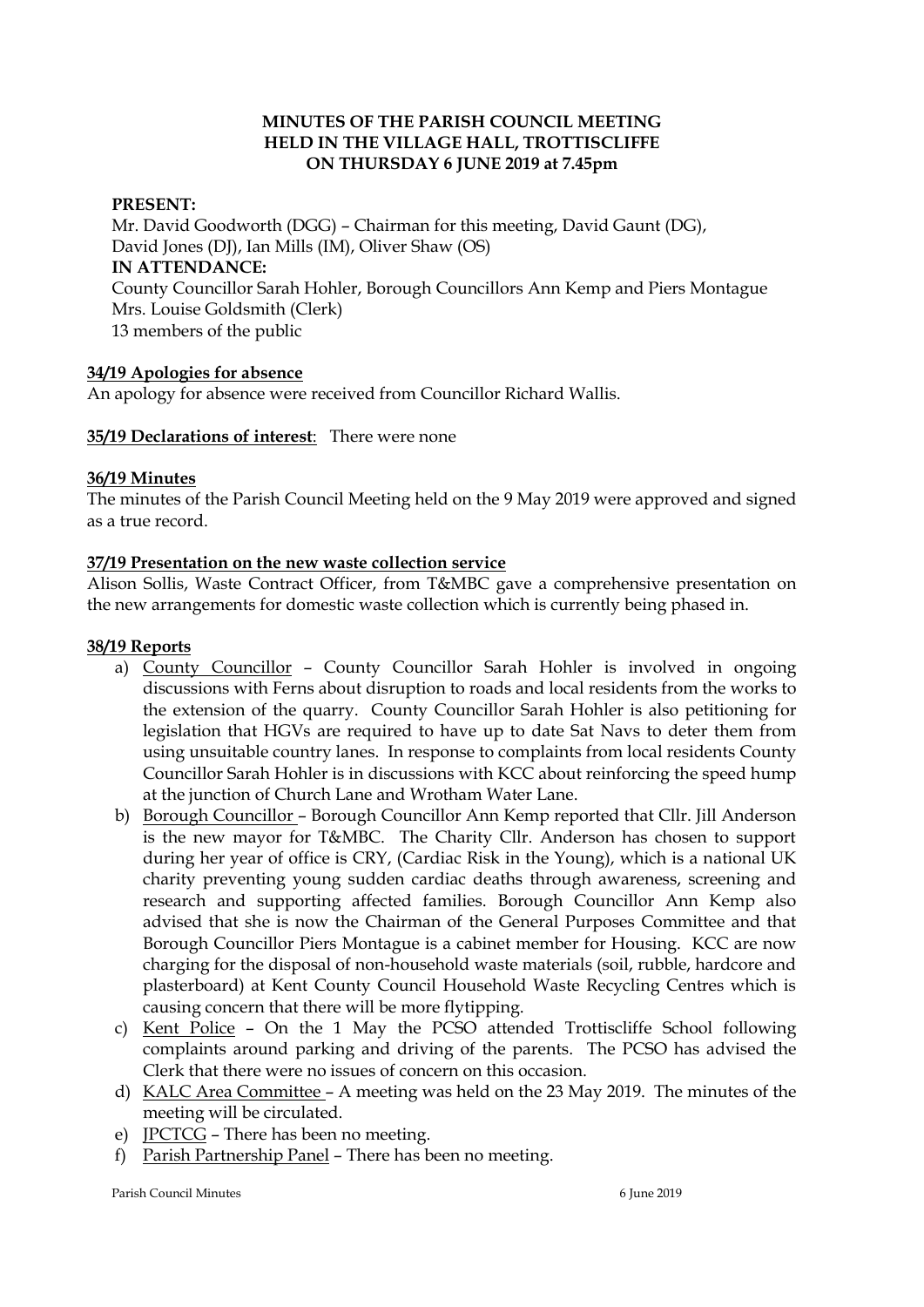- g) Trosley Liaison Group There has been no meeting.
- h) Village Hall Committee IM reported that a meeting is due to be held next week and that there was nothing to report from the last meeting.
- i) Tree Warden There was no report.
- j) Courts Committee Meeting The Clerk reported that the works to the trees in the car park have been completed. The next project is to assess the drainage in the car park and to review the agreement.

*The Chairman proposed and it was resolved to take Members of the Public as the next agenda item*

# **41/19 Members of public:**

Two members of the public introduced themselves and explained that a delegation of concerned parishioners had met on the 16 May 2019 and had agreed to attend the Parish Council meeting to request that the footpath MR187 by Whitakers Cottage be re-instated to its original route and made good. This group believe that the path has been re-routed and questioned why the Parish Council were not made aware of this decision from T&MBC. The group feel that the path as it stands is difficult to access. *8.38pm the meeting was suspended to allow the Clerk to read out correspondence from PROW at KCC*

*The Clerk explained that footpath issues are the responsibility of Public Rights of Way at KCC and not T&MBC. The Clerk advised that the path as it stands through Whittakers is where the definitive map shows it going on the first definitive map in 1952 and as shown on historical maps dating back to the 1800s. KCC has tried to work with the relevant landowners to have the path diverted from inside the garden of Whittakers to outside the garden however an agreement has not been reached. This has left KCC with no choice that to open up the path on the correct alignment. KCC has advised that a claim to have the sloped path outside the garden of Whittakers created as a Public Right of Way could be submitted by this group but this would not remove the definitive route through Whittakers and just create a parallel path on the other side of the fence. The Clerk explained that claimed footpaths are not publicly maintainable nor insured by KCC and the landowner could block the route off at any time. 8.46pm the meeting reconvened*

Representatives from the group suggested that they will be submitting a claim to have the sloped path on the other side of the fence to Whittakers created as a Public Right of Way in the interests of safety and accessibility and asked if the Parish Council would support this claim and a request for the definitive route to be made more accessible.

Another member of the public expressed their concern about the management of the tree cutting at Trosley Park and the welfare of the goats which are being kept near to the bridle path. Concern was also expressed about the recent diversion route which were put into place as KCC reinstated the speed humps on Taylors Lane. Pilgrims Way was used as a diversion route which unfortunately resulted in the death of dog. *8.55pm 13 members of the public left the meeting*

# **39/19 Matters arising**

- a) T&MBC Call for Sites/Development of the Local Plan The Clerk has been informed that the Inspectors are aware of the difficulties interested parties are experiencing with accessing representations on the T&MBC website and have taken this up with them. The Inspectors will not be deciding on the next steps in the Examination process until this is resolved.
- Parish Council Minutes 6 June 2019 b) Progress with a Community Bid for The Plough Inn – DG reported that a number of local residents have submitted further comments to the two Inspectors who have been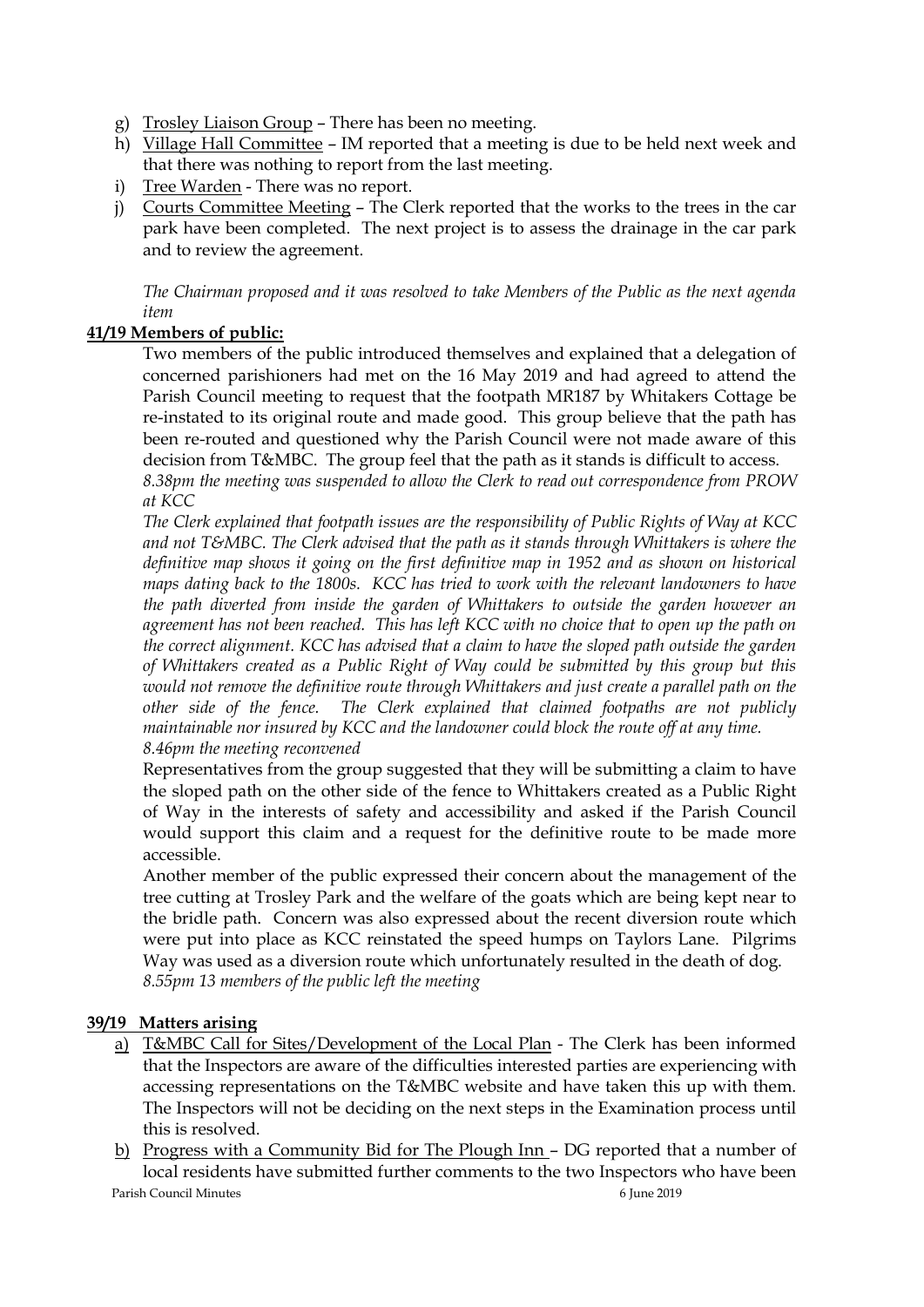appointed to consider the planning proposals TM/17/01438/LB & TM/17/01522.

c) Monthly Check of the Defibrillator – The Clerk has carried out the monthly check.

## **40/19 Finance & Policies**

Statement of payments to be made and income received

| <b>National Savings Account:</b> |              | £1,704.92  |
|----------------------------------|--------------|------------|
| Nat West TPC TCC Account:        |              | £ 6,707.68 |
| Nat West TPC Reserve Account:    |              | £22,470.06 |
| Nat West TPC Current Account     | $\mathbf{f}$ | 268.61     |
| Less cheque 264                  | $\mathbf{f}$ | 118.61     |

**Receipts**: There were none

## **Cheques for signature TPC Current Account:**

| Supplier                  | Description                | <b>Cheque</b> | Amount    |
|---------------------------|----------------------------|---------------|-----------|
|                           |                            | Number        |           |
| Mrs L S Goldsmith         | (Salary 4 weeks)           |               |           |
|                           | $(09/05 - 06/06/19)$       | 000266        | £ 300.96  |
| Mrs L S Goldsmith         | (Clerks Expenses & Norton) | 000267        | £ 157.43  |
| Four Seasons Gardens Ltd. | (Grass cutting and maint)  | 000268        | £1,645.44 |
| Mrs L S Goldsmith         | (ICO registration & Audit) | 000269        | £ $65.30$ |
| Day Tree Fellers          | (Tree work)                | 000270        | £2,050.00 |
| Total                     |                            |               | £4,259.13 |

## **Transfer from TPC Reserve Account to TPC Current Account: £3,200.00 Transfer from Trottiscliffe Tennis Club Account to TPC Current Account - £1,025.00**

### **Cheques for signature TPC TCC Account:** There were none

- a) Cheques for signature: The Chairman proposed that the cheques listed above be signed. Agreed
- **b)** Bank Mandate The Clerk has submitted the revised Bank Mandate online to NatWest and hopefully the bank will be in contact soon.
- c) Annual Internal Audit 2018/19 The Clerk reported that the internal audit had taken place and that the internal auditor had signed and approved the Annual Governance Statement
- d) Annual Governance Statement 2018/19 Each statement was read out and approved by full Council. The Statement was signed by DGG and the Responsible Finance Officer (Clerk)
- e) Accounting Statements 2018/19 these were approved by full Council and signed by DGG and the Responsible Finance Officer.

# **42 /19 Planning**

a) Applications: There were none to consider

b) Decisions from T&MBC:

1] TM/19/00706/FL – George Cottage, Ford Lane, Trottiscliffe, ME19 5DP

Demolition of existing log store and installation of log cabin for use as residential annex. *Approved*

Parish Council Minutes 6 June 2019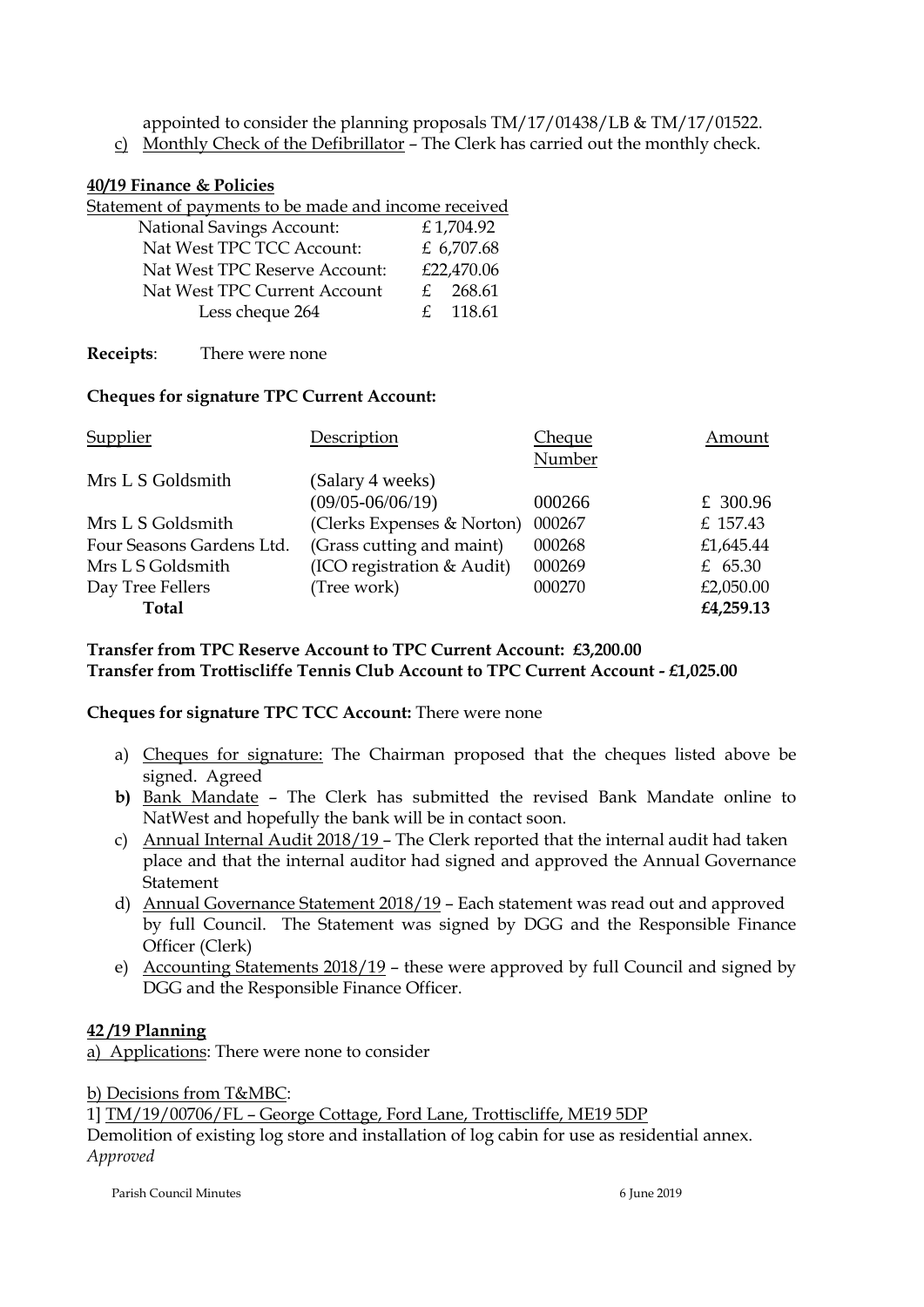2] TM/19/00709/FL – Millers Farm Yard, Wrotham Water Lane, Trottiscliffe

Continued use of land for the stationing of a mobile home for use by the farm manager. *Refused* The Clerk will find out if enforcement procedures will now commence.

c) Other planning matters: Nothing to report

# **43/19 Highways, Footways and Footpaths**

1] Reported Faults

i) Request for a trief kerb –KCC has asked for some more information before providing a quote for both bollards and a trief kerb in terms of both the installation and ongoing maintenance. The Clerk will meet with DG to look at other options discussed at the meeting.

ii) PROW917452 Footpath MR177 – The Clerk has reported that the footpath is blocked by overgrown vegetation.

iii) Water on the road outside Prunelle, Church Lane - The Clerk has reported the problem with this area of road constantly flooding and it appears contractors are carrying out some investigations.

iv) PROW MR187 – Members **resolved** that the Clerk should ask KCC to improve the Public Right of Way through Whittakers which currently involves a number of steps. Members agreed to consider supporting an application for an alternative footpath in parallel to the definitive route through Whittakers as and when this is submitted.

v) Use of Pilgrims Way as a diversion route - the Clerk was asked to advise KCC that Pilgrims Way is not suitable to be used as a diversion route and in particular by lorries.

vi) Post on village green opposite The George – the Clerk was asked to report that another post has been knocked down.

2] Big Conversation Update – Members noted that a meeting is due to be held on the 21 June 2019 to discuss the final service details, a start date and publicity

# **44/19 Open Spaces, Recreation Ground and Allotments**

1] Recreation Ground and playground – The Clerk reported that the ramp to improve the access to the side of the village hall has been installed. The Clerk reported that RoSPA will be carrying out the annual inspection on July 2019. It was agreed that there was no merit in paying an additional charge for the Clerk to attend the inspection. OS is investigating funding possibilities for an outdoor adult gym on the recreation ground.

2] Allotments – DJ is in the process of collecting the annual rents from each allotment tenant.

3] Trottiscliffe School Update – The annual Summer Fete is not taking place this year.

4] Community Farm – there was no report.

# **45/19] Correspondence**

a) For Information

- 1] Area 2 Planning Committee 3 July l 2019
- 2] Joint Transportation Board 10 June 2019
- 3] Parish Partnership Panel 13 June 2019
- 4] Standards Committee 12 June 2019
- 5] KALC Area Committee Meeting TBC
- b) On Circulation
- 1] Joint Standard Committee Agenda for meeting 12 June 2019
- 2] Parish Partnership Panel Agenda for meeting 13 June 2019

3] Joint Transportation Board – Agenda for meeting 10 June 2019

4] Area 2 Planning Committee – Agenda for meeting 29 May 2019

Parish Council Minutes 6 June 2019